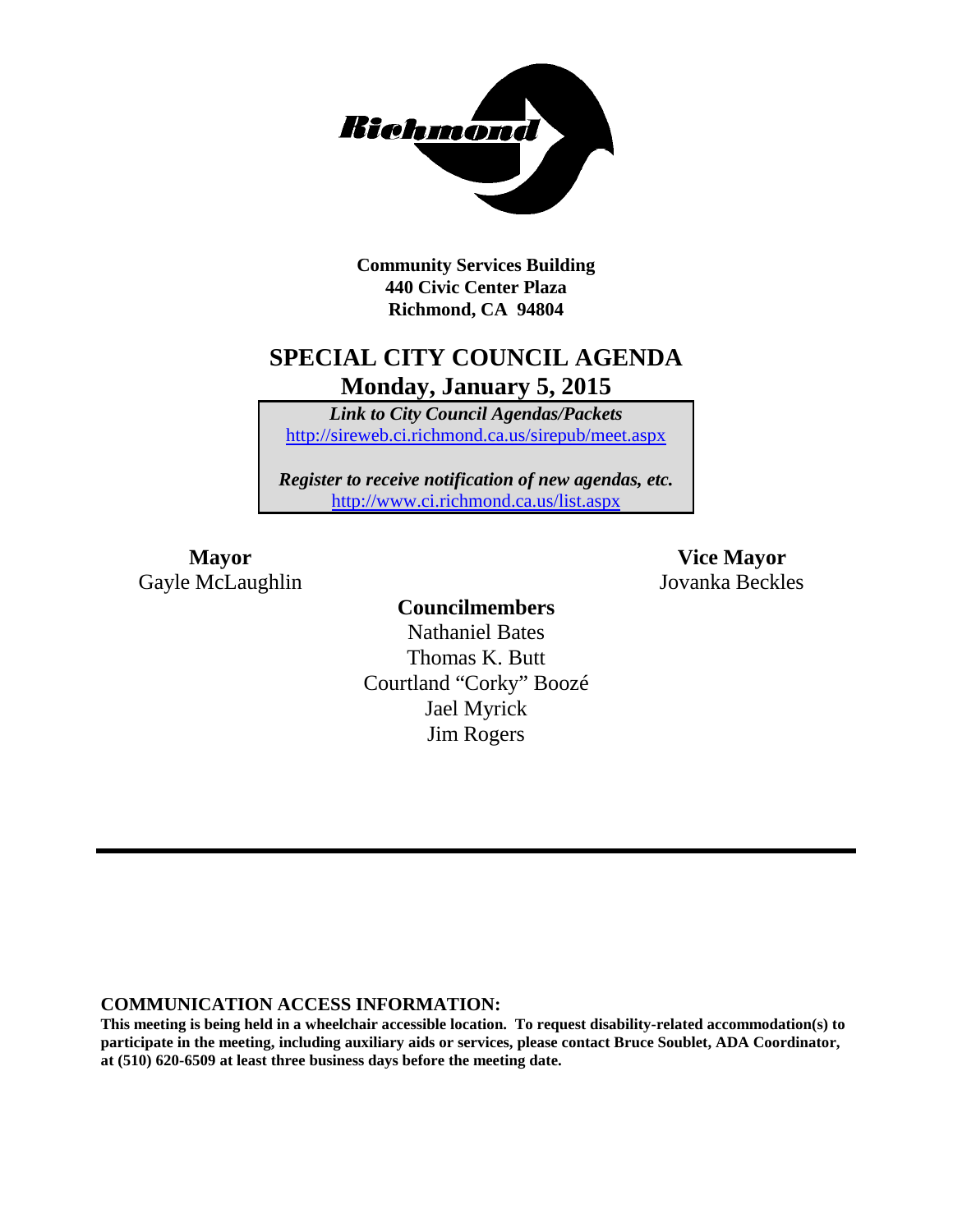# **MEETING PROCEDURES**

The City of Richmond encourages community participation at its City Council meetings and has established procedures that are intended to accommodate public input in a timely and time-sensitive way. As a courtesy to all members of the public who wish to participate in City Council meetings, please observe the following procedures:

**PUBLIC COMMENT ON AGENDA ITEMS:** Anyone who desires to address the City Council on items appearing on the agenda must complete and file a pink speaker's card with the City Clerk **prior** to the City Council's consideration of the item. Once the City Clerk has announced the item and discussion has commenced, no person shall be permitted to speak on the item other than those persons who have submitted their names to the City Clerk. Your name will be called when the item is announced for discussion. **Each speaker will be allowed TWO (2) MINUTES to address the City Council on NON-PUBLIC HEARING items listed on the agenda.**

#### **SPEAKERS ARE REQUESTED TO OCCUPY THE RESERVED SEATS IN THE FRONT ROW BEHIND THE SPEAKER'S PODIUM AS THEIR NAME IS ANNOUNCED BY THE CITY CLERK.**

**CONSENT CALENDAR:** Consent Calendar items are considered routine and will be enacted, approved or adopted by one motion unless a request for removal for discussion or explanation is received from the audience or the City Council. A member of the audience requesting to remove an item from the Consent Calendar must first complete a speaker's card and discuss the item with a City staff person who has knowledge of the subject material, prior to filing the card with the City Clerk and **prior to the City Council's consideration of Agenda Review.** An item removed from the Consent Calendar may be placed anywhere on the agenda following the City Council's agenda review.

**CONDUCT AT MEETINGS: Richmond City Council meetings are limited public forums during which the City strives to provide an open, safe atmosphere and promote robust public debate. Members of the public, however, must comply with state law, as well as the City's laws and procedures and may not actually disrupt the orderly conduct of these meetings. The public, for example, may not shout or use amplifying devices, must submit comment cards and speak during their allotted time, may not create a physical disturbance, may not speak on matters unrelated to issues within the jurisdiction of the City Council or the agenda item at hand, and may not cause immediate threats to public safety.**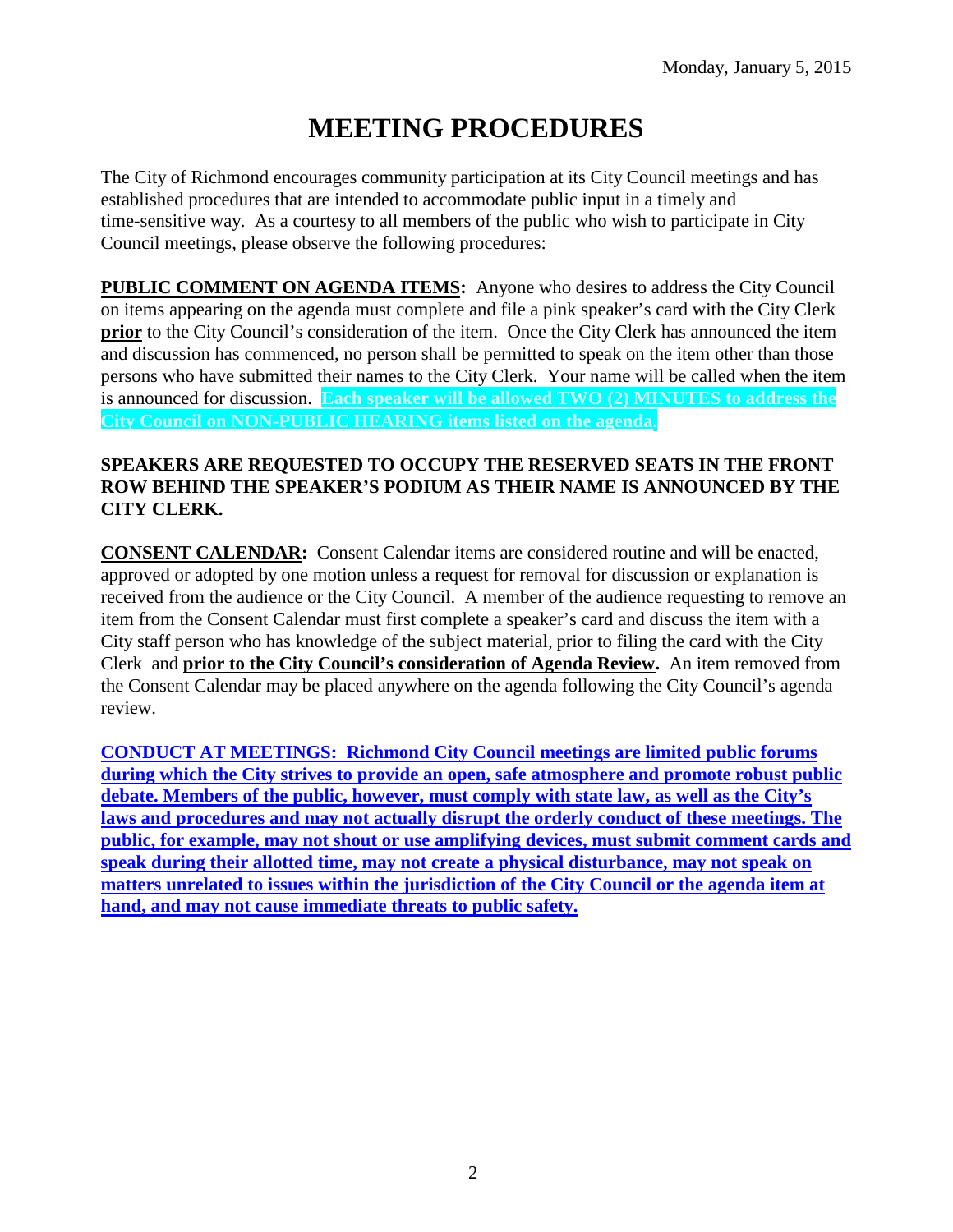**CITY HARASSMENT POLICY: The City invites public comment and critique about its operations, including comment about the performance of its public officials and employees, at the public meetings of the City Council and boards and commissions. However, discriminatory or harassing comments about or in the presence of City employees, even comments by third parties, may create a hostile work environment, if severe or pervasive. The City prohibits harassment against an applicant, employee, or contractor on the basis of race, religious creed, color, national origin, ancestry, physical disability, medical condition, mental disability, marital status, sex (including pregnancy, childbirth, and related medical conditions), sexual orientation, gender identity, age or veteran status, or any other characteristic protected by federal, state or local law. In order to acknowledge the public's right to comment on City operations at public meetings, which could include comments that violate the City's harassment policy if such comments do not cause an actual disruption under the Council Rules and Procedures, while taking reasonable steps to protect City employees from discrimination and harassment, City Boards and Commissions shall adhere to the following procedures. If any person makes a harassing remark at a public meeting that violates the above City policy prohibiting harassment, the presiding officer of the meeting may, at the conclusion of the speaker's remarks and allotted time: (a) remind the public that the City's Policy Regarding Harassment of its Employees is contained in the written posted agenda; and (b) state that comments in violation of City policy are not condoned by the City and will play no role in City decisions. If any person makes a harassing remark at a public meeting that violates the above City policy, any City employee in the room who is offended by remarks violating the City's policy is excused from attendance at the meeting. No City employee is compelled to remain in attendance where it appears likely that speakers will make further harassing comments. If an employee leaves a City meeting for this reason, the presiding officer may send a designee to notify any offended employee who has left the meeting when those comments are likely concluded so that the employee may return to the meeting. The presiding officer may remind an employee or any council or board or commission member that he or she may leave the meeting if a remark violating the City's harassment policy is made. These procedures supplement the Council Rules and Procedures relating to disruption of orderly conduct at Council meetings.**

Any law enforcement officer on duty or whose service is commanded by the presiding officer shall be Sergeant-at-Arms of the Council meetings. He/she, or they, shall carry out all orders and instructions given by the presiding officer for the purpose of maintaining order and decorum at the Council meetings (City Council Rules of Procedure and Order Section III F, RMC Section 2.12.030).

**\*\*\*\*\*\*\*\*\*\*\*\*\*\*\*\*\*\*\*\*\*\*\*\*\*\*\*\*\*\*\*\*\*\*\*\*\*\*\*\*\*\*\*\*\*\*\*\*\*\*\*\*\*\*\*\*\*\***